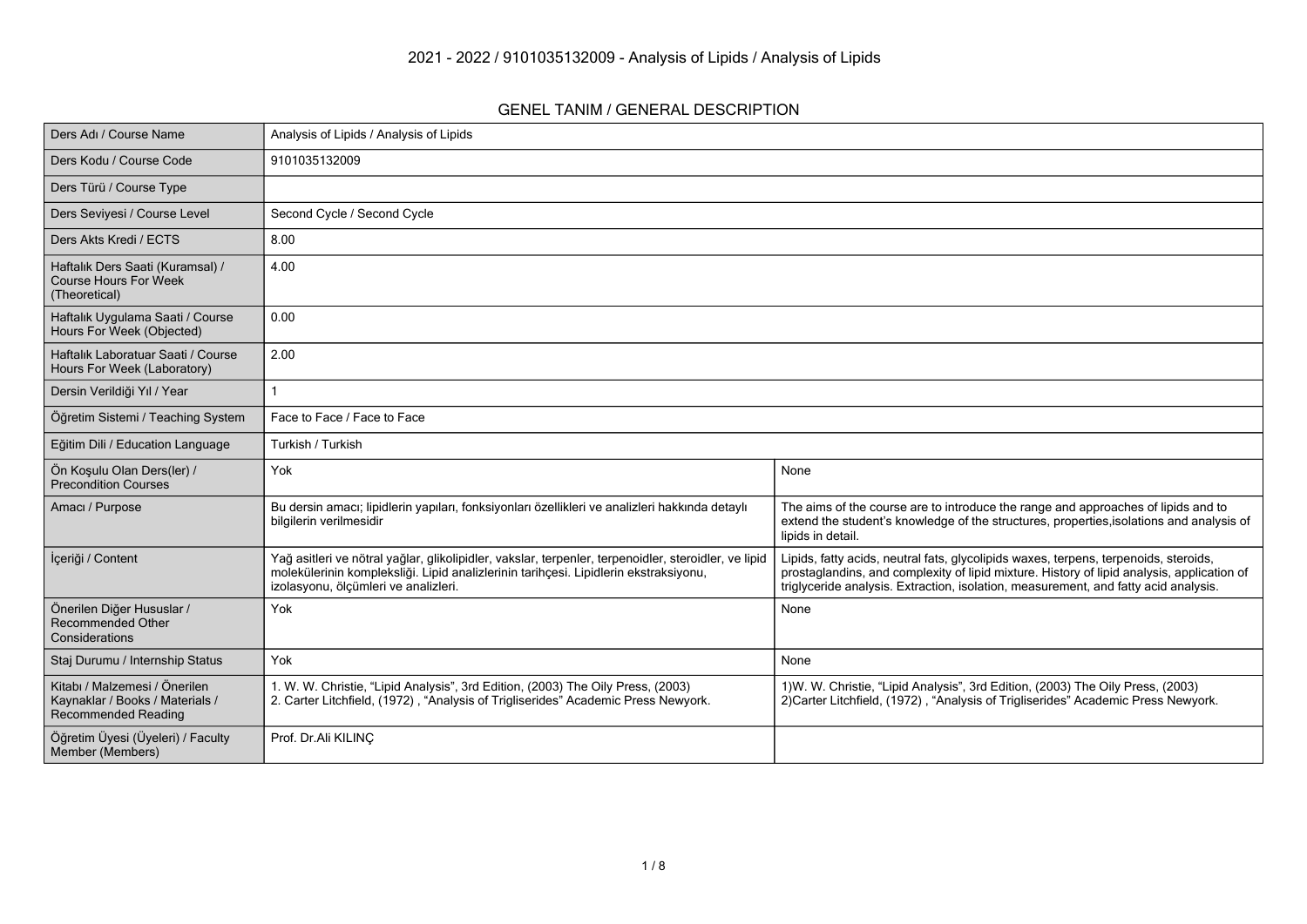## **ÖĞRENME ÇIKTILARI / LEARNING OUTCOMES**

| Çağdaş sonuçları takip edebilme                                                          | Be able to follow up the recent literature                                         |
|------------------------------------------------------------------------------------------|------------------------------------------------------------------------------------|
| Kullanılan yöntemlerin avantajlarını/dezavantajlarını irdeleyebilme ve karşılaştırabilme | Be able to examine and compare the advantages/disadvantages of the methods used    |
| Lipidleri tanımlayabilme, anlayıp anlatabilme                                            | Be able to identify, understand and explain Lipids                                 |
| Lipidlerin isolasyonunu, türevlendirilmesi, analizi ve karakterizasyonunu yapabilme      | Be able to make characterization, derivatization, analysis and isolation of Lipids |
| Uygun yöntem seçme becerisini kazanabilme                                                | Gain the ability to choose the appropriate method                                  |
| Literatür tarama, Araştırma sonuçlarını değerlendirme, karşılaştırma ve yorumlayabilme   | Be able to examine, comparison and interpretation of the research results          |
| Bireysel ve grup çalışması yapabilme                                                     | Be able to do Individual and group work                                            |

**HAFTALIK DERS İÇERİĞİ / DETAILED COURSE OUTLINE**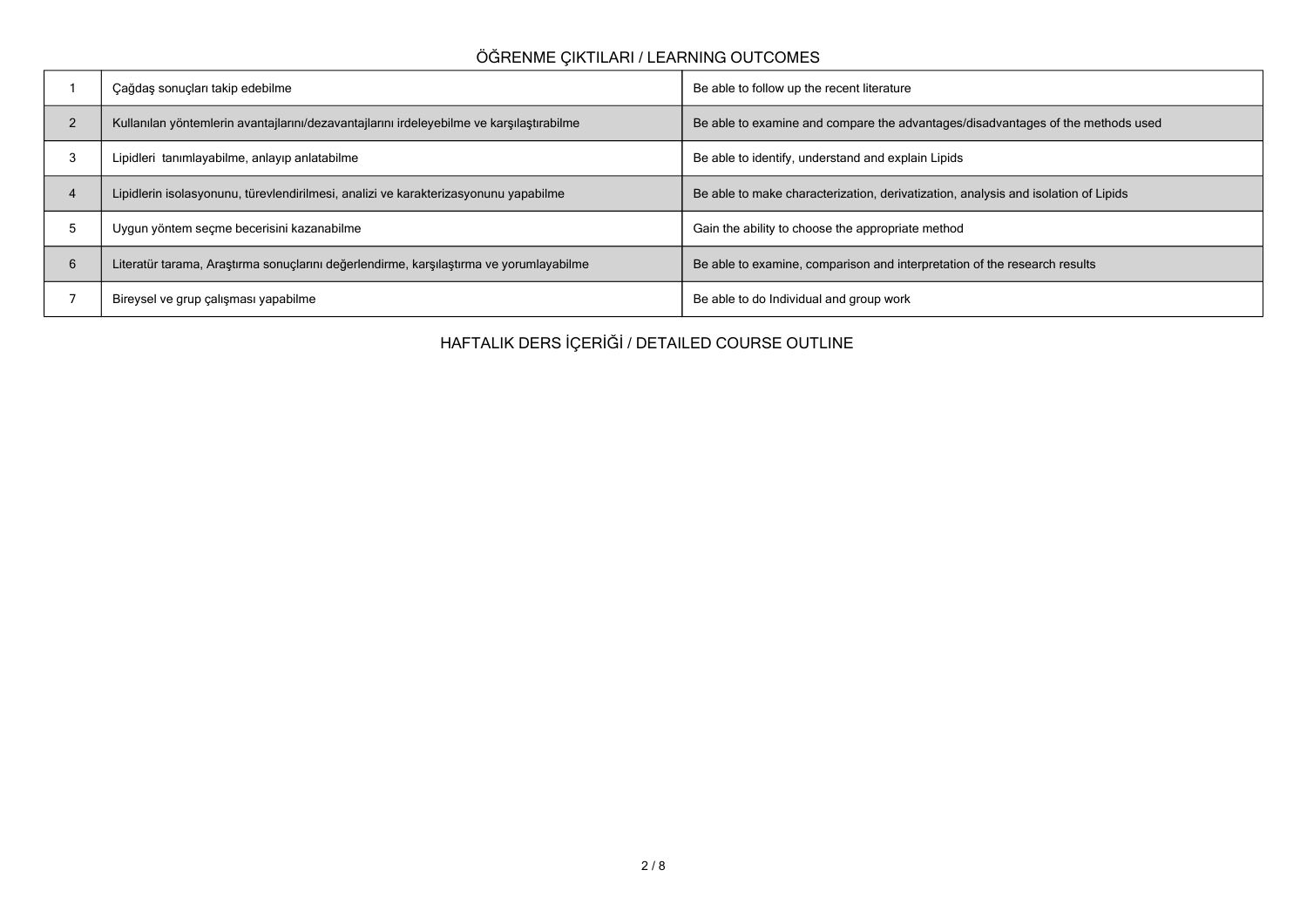| Hafta / Week   |                                                                                           |                                                |                                                               |                                                                       |                           |
|----------------|-------------------------------------------------------------------------------------------|------------------------------------------------|---------------------------------------------------------------|-----------------------------------------------------------------------|---------------------------|
|                | Teorik Dersler / Theoretical                                                              | Uygulama                                       | Lab                                                           | Öğretim Yöntem ve<br>Teknikleri/Teaching Methods<br><b>Techniques</b> | Ön Hazırlık / Preliminary |
| $\mathbf{1}$   | Lipid ve Lipid Analizlerine Giriş<br>•Lipidlerin Yapısı ve Kimyası                        | Laboratuvar Tanıtımı-1                         | Lipid izolasyonu ile ilgili Literatür<br>taraması             |                                                                       |                           |
|                | Introducing Lipids and their analysis<br>•Lipids: The Structure, Chemistry and occurrence | Laboratory Orientation-1                       | Literature survey about Lipid<br><b>Isolation from Tissue</b> |                                                                       |                           |
|                | Teorik Dersler / Theoretical                                                              | Uygulama                                       | Lab                                                           | Öğretim Yöntem ve<br>Teknikleri/Teaching Methods<br><b>Techniques</b> | Ön Hazırlık / Preliminary |
| 2              | Lipidlerin Kromatografik analizlerinin Genel Prensipleri                                  | Laboratuvar Tanıtımı-2                         | Lipid izolasyon denemesi                                      |                                                                       |                           |
|                | Chromatographic Analysis of Lipids: General Principles                                    | Laboratory Orientation-2                       | Isolation of lipids                                           |                                                                       |                           |
|                | <b>Teorik Dersler / Theoretical</b>                                                       | Uygulama                                       | Lab                                                           | Öğretim Yöntem ve<br>Teknikleri/Teaching Methods<br><b>Techniques</b> | Ön Hazırlık / Preliminary |
| 3              | •Lipid ekstraksiyonu, Depolanması ve numune hazırlanması                                  | Lipid ekstraksiyonu, ve numune<br>hazırlanması | Lipid izolasyon denemesi                                      |                                                                       |                           |
|                | •Lipid extraction, storege and sample handling                                            | Lipid extraction, and sample<br>handling       | Isolation of lipids                                           |                                                                       |                           |
|                | Teorik Dersler / Theoretical                                                              | Uygulama                                       | Lab                                                           | Öğretim Yöntem ve<br>Teknikleri/Teaching Methods<br><b>Techniques</b> | Ön Hazırlık / Preliminary |
| $\overline{4}$ | Lipid türevlerinin hazırlanması                                                           | Lipid türevlerinin hazırlanması                | Lipid izolasyon denemesi                                      |                                                                       |                           |
|                | The Preparation of Derivatives of lipids                                                  | The Preparation of Derivatives of<br>lipids    | <b>Isolation of lipids</b>                                    |                                                                       |                           |
|                | Teorik Dersler / Theoretical                                                              | Uygulama                                       | Lab                                                           | Öğretim Yöntem ve<br>Teknikleri/Teaching Methods<br>Techniques        | Ön Hazırlık / Preliminary |
| 5              | Lipid türevlerinin hazırlanması                                                           | Lipid türevlerinin hazırlanması                | Lipid türevlendirilmesi ile ilgili<br>Literatür taraması      |                                                                       |                           |
|                | The Preparation of Derivatives of lipids                                                  | The Preparation of Derivatives of<br>lipids    | Literature survey about Lipid<br>derivatization               |                                                                       |                           |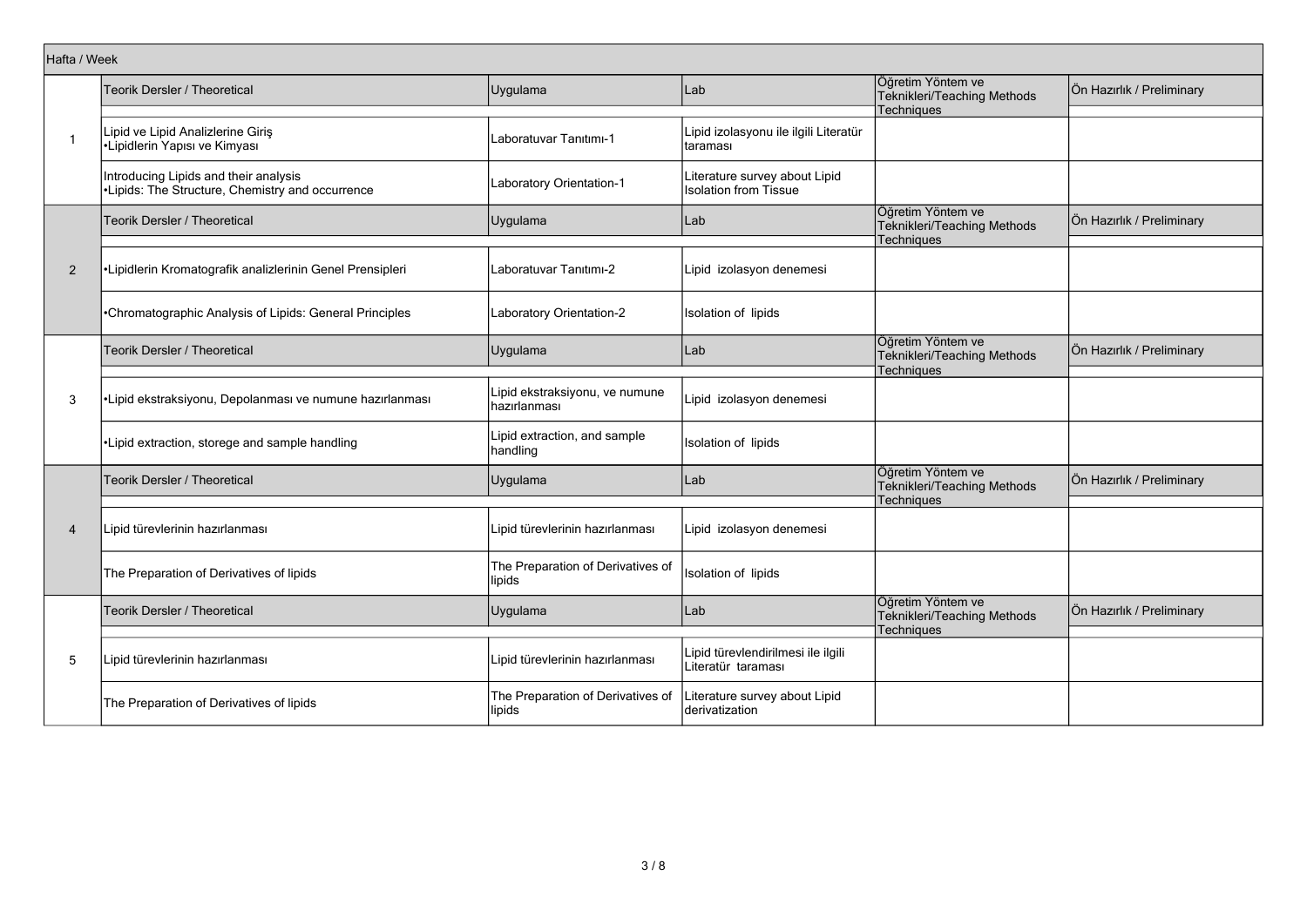|                | Teorik Dersler / Theoretical         | Uygulama                                | Lab                                             | Öğretim Yöntem ve<br>Teknikleri/Teaching Methods<br>Techniques        | Ön Hazırlık / Preliminary |
|----------------|--------------------------------------|-----------------------------------------|-------------------------------------------------|-----------------------------------------------------------------------|---------------------------|
| $6\phantom{1}$ | Yağ asitlerinin analizlenmesi        | Yağ asitlerinin analizlenmesi           | Lipid türevlendirme denemesi                    |                                                                       |                           |
|                | The Analysis of Fatty Acids          | The Analysis of Fatty Acids             | Derivatization of lipids                        |                                                                       |                           |
|                | Teorik Dersler / Theoretical         | Uygulama                                | Lab                                             | Öğretim Yöntem ve<br>Teknikleri/Teaching Methods<br><b>Techniques</b> | Ön Hazırlık / Preliminary |
| $\overline{7}$ | Yağ asitlerinin analizlenmesi        | Yağ asitlerinin analizlenmesi           | Lipid analizii ile ilgili Literatür<br>taraması |                                                                       |                           |
|                | The Analysis of Fatty Acids          | The Analysis of Fatty Acids             | Literature survey about Lipid<br>analysis       |                                                                       |                           |
|                | Teorik Dersler / Theoretical         | Uygulama                                | Lab                                             | Öğretim Yöntem ve<br>Teknikleri/Teaching Methods<br>Techniques        | Ön Hazırlık / Preliminary |
| 8              | Ara sınav                            |                                         | Lipidlerin analizi                              |                                                                       |                           |
|                | Mid-term Exam                        |                                         | Analysis of lipids                              |                                                                       |                           |
|                | Teorik Dersler / Theoretical         | Uygulama                                | Lab                                             | Öğretim Yöntem ve<br>Teknikleri/Teaching Methods<br>Techniques        | Ön Hazırlık / Preliminary |
| 9              | Basit Lipidlerin Analizi             | Basit Lipidlerin Analizi                | Lipidlerin analizi                              |                                                                       |                           |
|                | The Analysis of Simple Lipid Classes | The Analysis of Simple Lipid<br>Classes | Analysis of lipids                              |                                                                       |                           |
|                | Teorik Dersler / Theoretical         | Uygulama                                | Lab                                             | Öğretim Yöntem ve<br>Teknikleri/Teaching Methods<br><b>Techniques</b> | Ön Hazırlık / Preliminary |
| 10             | Basit Lipidlerin Analizi             | Basit Lipidlerin Analizi                | Lipidlerin analizi                              |                                                                       |                           |
|                | The Analysis of Simple Lipid Classes | The Analysis of Simple Lipid<br>Classes | Analysis of lipids                              |                                                                       |                           |
|                | Teorik Dersler / Theoretical         | Uygulama                                | Lab                                             | Öğretim Yöntem ve<br>Teknikleri/Teaching Methods<br>Techniques        | Ön Hazırlık / Preliminary |
| 11             | Kompleks Lipidlerin Analizi          | Kompleks Lipidlerin Analizi             | Sorunların tartışılması                         |                                                                       |                           |
|                | The Analysis of Complex Lipids       | The Analysis of Complex Lipids          | <b>Problem Discussion</b>                       |                                                                       |                           |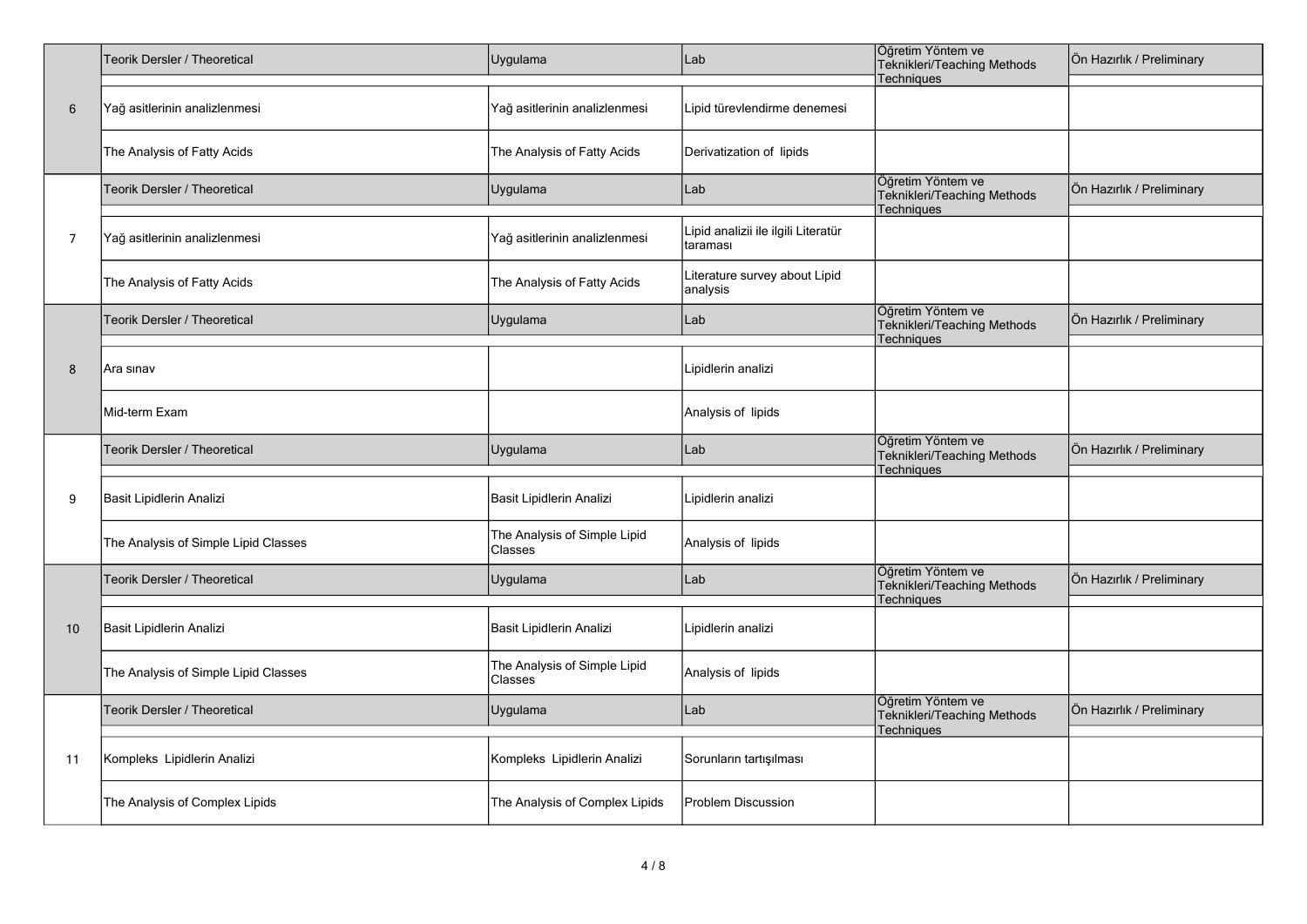|    | Teorik Dersler / Theoretical   | Uygulama                       | Lab                        | Öğretim Yöntem ve<br>Teknikleri/Teaching Methods<br>Techniques | Ön Hazırlık / Preliminary |
|----|--------------------------------|--------------------------------|----------------------------|----------------------------------------------------------------|---------------------------|
| 12 | Kompleks Lipidlerin Analizi    | Kompleks Lipidlerin Analizi    | Sorunların tartışılması    |                                                                |                           |
|    | The Analysis of Complex Lipids | The Analysis of Complex Lipids | Problem Discussion         |                                                                |                           |
|    | Teorik Dersler / Theoretical   | Uygulama                       | Lab                        | Öğretim Yöntem ve<br>Teknikleri/Teaching Methods<br>Techniques | Ön Hazırlık / Preliminary |
| 13 | Sunum                          | Tartışma                       | Dataların değerlendirlmesi |                                                                |                           |
|    | Project presentation           | Discussion                     | Data evaluation            |                                                                |                           |
|    | Teorik Dersler / Theoretical   | Uygulama                       | Lab                        | Öğretim Yöntem ve<br>Teknikleri/Teaching Methods<br>Techniques | Ön Hazırlık / Preliminary |
| 14 | Sunum                          | Tartışma                       | Dataların değerlendirlmesi |                                                                |                           |
|    | Project presentation           | Discussion                     | Data evaluation            |                                                                |                           |
|    | Teorik Dersler / Theoretical   | Uygulama                       | Lab                        | Öğretim Yöntem ve<br>Teknikleri/Teaching Methods<br>Techniques | Ön Hazırlık / Preliminary |
| 15 | Sunum                          | Tartışma                       | Rapor Sunumu               |                                                                |                           |
|    | Project presentation           | Discussion                     |                            |                                                                |                           |
|    | Teorik Dersler / Theoretical   | Uygulama                       | Lab                        | Öğretim Yöntem ve<br>Teknikleri/Teaching Methods<br>Techniques | Ön Hazırlık / Preliminary |
| 16 | Final Sinavi                   |                                |                            |                                                                |                           |
|    | Final Exam                     |                                |                            |                                                                |                           |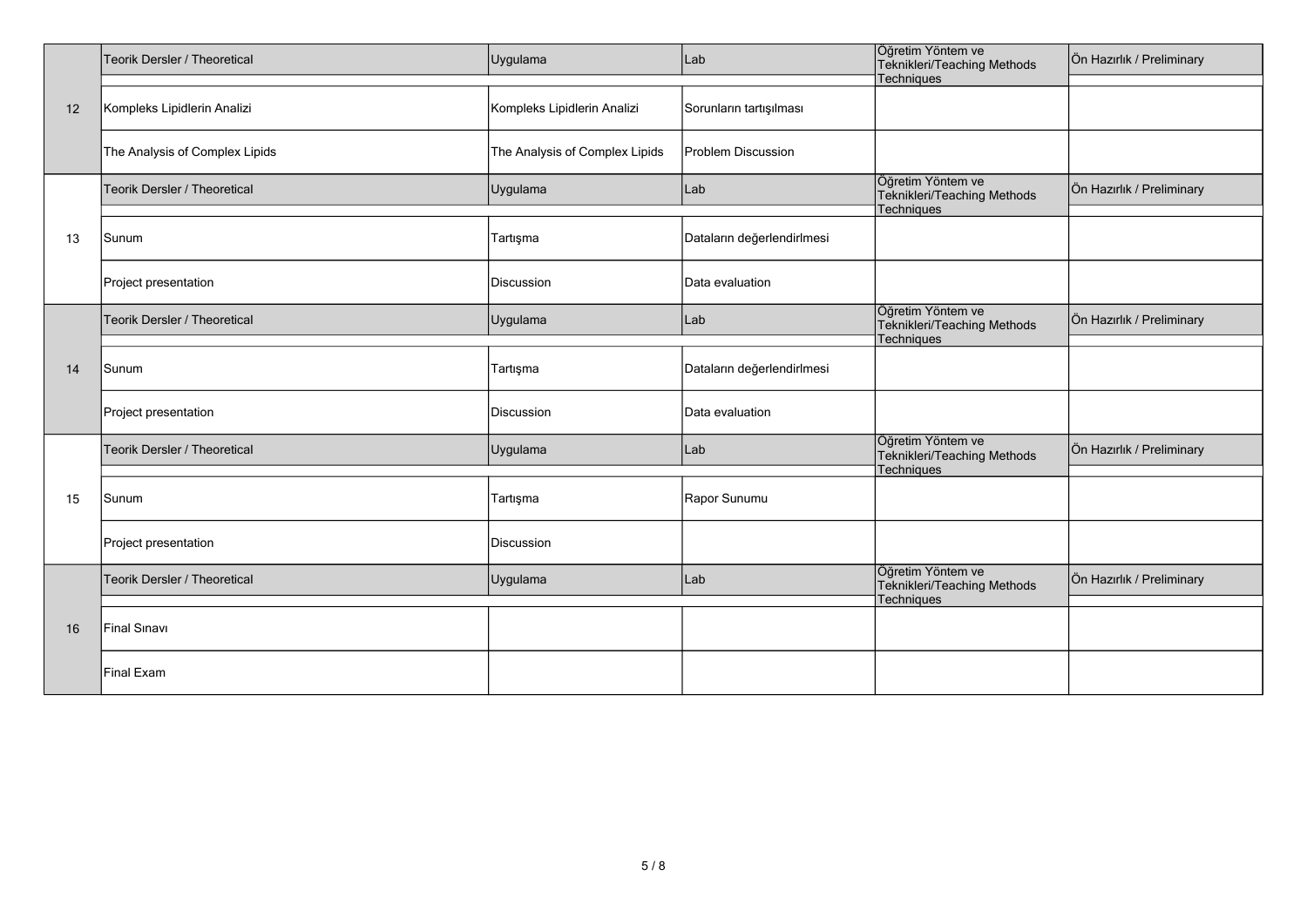## **DEĞERLENDİRME / EVALUATION**

| Yarıyıl (Yıl) İçi Etkinlikleri / Term (or Year) Learning Activities | Sayı /<br>Number | Katkı Yüzdesi /<br>Percentage of<br>Contribution (%) |
|---------------------------------------------------------------------|------------------|------------------------------------------------------|
| Ara Sinav / Midterm Examination                                     |                  | 75                                                   |
| Laboratuvar / Laboratory                                            |                  | 25                                                   |
| Toplam / Total:                                                     |                  | 100                                                  |
| Başarı Notuna Katkı Yüzdesi / Contribution to Success Grade(%):     |                  | 40                                                   |

| Yarıyıl (Yıl) Sonu Etkinlikleri / End Of Term (or Year) Learning Activities | Sayı /<br>Number | Katkı Yüzdesi /<br>Percentage of<br>Contribution (%) |
|-----------------------------------------------------------------------------|------------------|------------------------------------------------------|
| Final Sinavi / Final Examination                                            |                  | 100                                                  |
| Toplam / Total:                                                             |                  | 100                                                  |
| Başarı Notuna Katkı Yüzdesi / Contribution to Success Grade(%):             |                  | 60                                                   |
|                                                                             |                  |                                                      |

| Etkinliklerinin Başarı Notuna Katkı Yüzdesi(%) Toplamı / Total Percentage of Contribution (%) to Success Grade: | 10 |
|-----------------------------------------------------------------------------------------------------------------|----|
| Değerlendirme Tipi / Evaluation Type:                                                                           |    |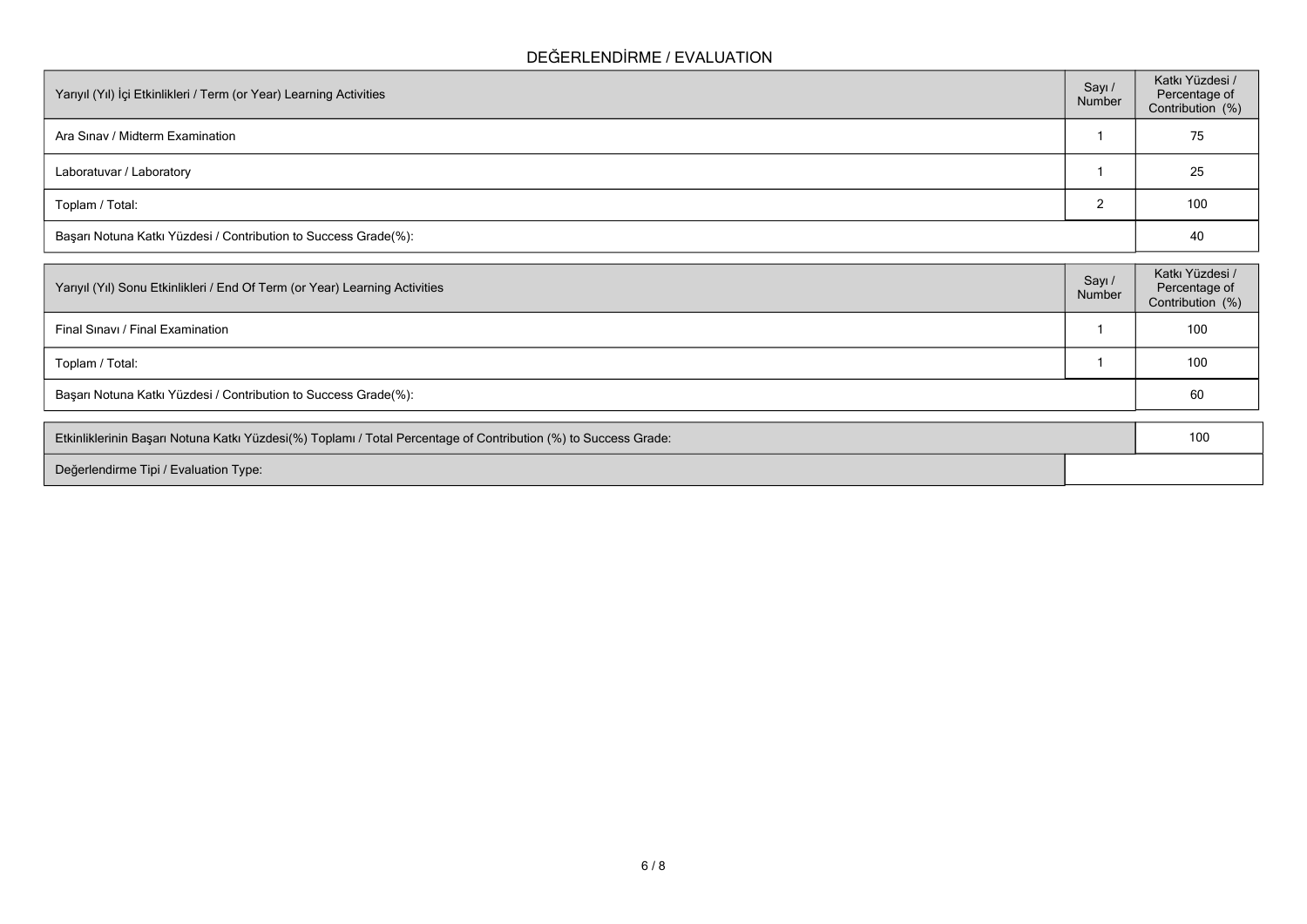## **İŞ YÜKÜ / WORKLOADS**

| Etkinlikler / Workloads                                                                                                                                                              | Sayı /<br>Number | Süresi<br>(Saat) /<br>Duration<br>(Hours) | Toplam İş Yükü<br>(Saat) / Total<br>Work Load<br>(Hour) |
|--------------------------------------------------------------------------------------------------------------------------------------------------------------------------------------|------------------|-------------------------------------------|---------------------------------------------------------|
| Ara Sinav / Midterm Examination                                                                                                                                                      | $\mathbf{1}$     | 2.00                                      | 2.00                                                    |
| Final Sınavı / Final Examination                                                                                                                                                     | $\mathbf{1}$     | 2.00                                      | 2.00                                                    |
| Derse Katılım / Attending Lectures                                                                                                                                                   | 14               | 4.00                                      | 56.00                                                   |
| Laboratuvar / Laboratory                                                                                                                                                             | 10               | 2.00                                      | 20.00                                                   |
| Tartışma / Discussion                                                                                                                                                                | 2                | 1.00                                      | 2.00                                                    |
| Soru-Yanıt / Question-Answer                                                                                                                                                         | 2                | 1.00                                      | 2.00                                                    |
| Takım/Grup Çalışması / Team/Group Work                                                                                                                                               | 2                | 2.00                                      | 4.00                                                    |
| Rapor Hazırlama / Report Preparation                                                                                                                                                 | 2                | 20.00                                     | 40.00                                                   |
| Rapor Sunma / Report Presentation                                                                                                                                                    | 2                | 4.00                                      | 8.00                                                    |
| Proje Hazırlama / Project Preparation                                                                                                                                                | 2                | 20.00                                     | 40.00                                                   |
| Proje Sunma / Project Presentation                                                                                                                                                   | $\overline{2}$   | 4.00                                      | 8.00                                                    |
| Makale Kritik Etme / Criticising Paper                                                                                                                                               | $\overline{4}$   | 2.00                                      | 8.00                                                    |
| Ara Sınav İçin Bireysel Çalışma / Individual Study for Mid term Examination                                                                                                          | $\mathbf{1}$     | 20.00                                     | 20.00                                                   |
| Final Sınavı içiin Bireysel Çalışma / Individual Study for Final Examination                                                                                                         | $\mathbf{1}$     | 20.00                                     | 20.00                                                   |
| Okuma / Reading                                                                                                                                                                      | 5                | 2.00                                      | 10.00                                                   |
| Toplam / Total:                                                                                                                                                                      | 51               | 106.00                                    | 242.00                                                  |
| Dersin AKTS Kredisi = Toplam İş Yükü (Saat) / 30.00 (Saat/AKTS) = 242.00/30.00 = 8.07 ~ / Course ECTS Credit = Total Workload (Hour) / 30.00 (Hour / ECTS) = 242.00 / 30.00 = 8.07 ~ |                  |                                           |                                                         |